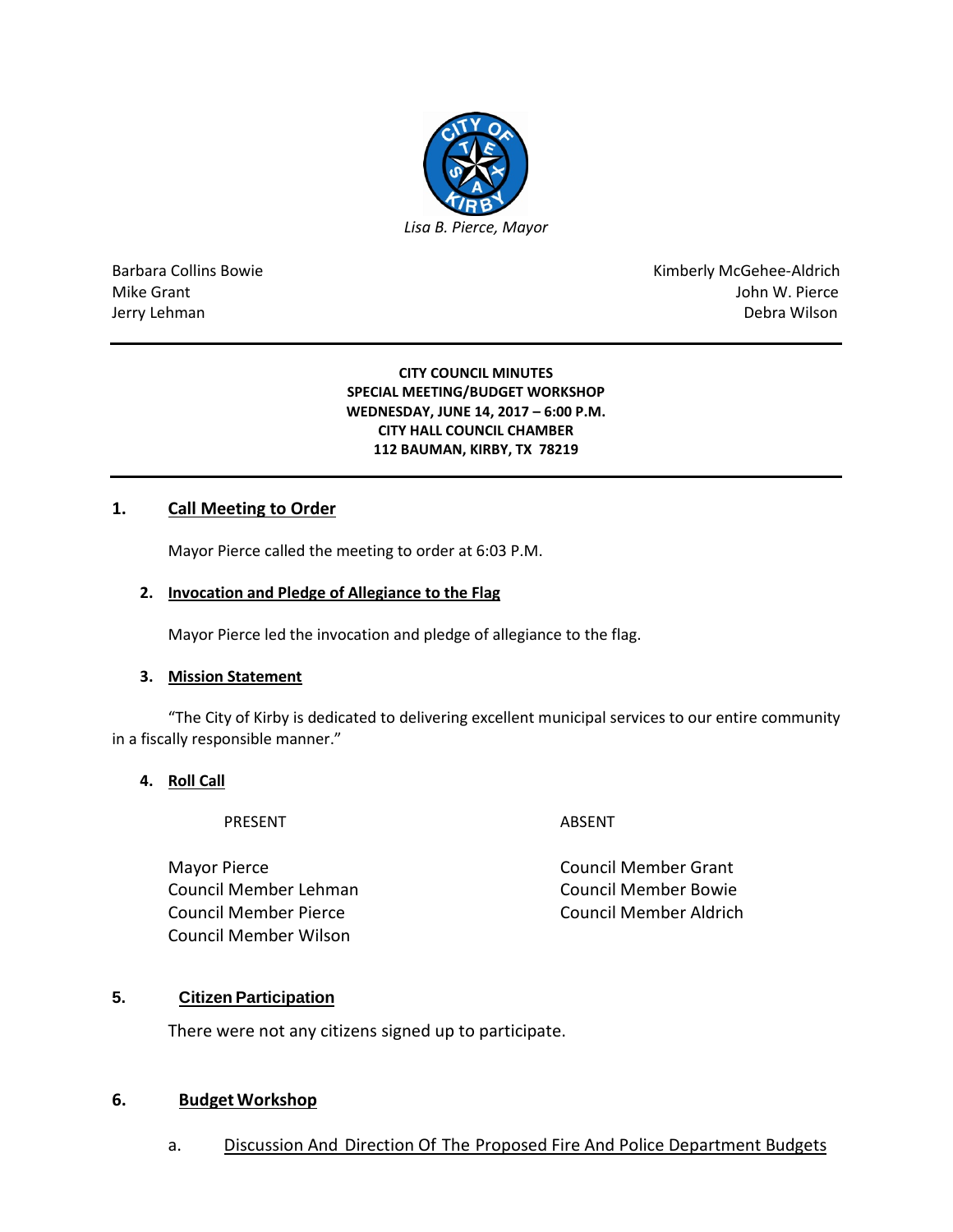## For Fiscal Year 2017-2018

Chief Charlie Alfaro, Fire Department, identified the capital items being requested:

- 1. 2018 Frazer ambulance \$200,000. Replacement for 11 year old Medic 1 ambulance.
- 2. Fire bunker gear washer extractor \$15,000. This will reduce the incidents of carcinogenic exposure after fires to fire personnel.
- 3. Radio \$19,833.30. Requesting five radios at \$3,966.66 each through Dailey Wells Communications.
- 4. Requesting personnel for projected new ESD Station July/August 2018 \$33,750. Three personnel for additional staffing for the new ESD 11 Fire Station being built with a projected completion date of July/August 2018.
- 5. Hepatitis B Exposure Plan \$7,000. Hepatitis B Exposure Plan for 15 fulltime personnel (pro health prevention measure). To include inoculations and subsequent blood titer.

The following are operational items:

- 6. DeWalt Cordless Drill/Saws all 20V \$350. DeWalt Cordless Drill Saws all 20 Volt Model #DCK 29212.
- 7. DeWalt Car Charger for 20 Volt Model #DCK 29212 \$99. 20 volt charger
- 8. Diablo Reciprocating Blade Set \$29.99. Reciprocating saw blade set (14) pieces.
- 9. Vent Boss Rescue Saw 16' \$1,299.99. Vent Boss Rescue Saw (chainsaw) 16' (the Fire Store)
- 10. Lettering for building (Kevin L. Riedel Retirement) \$1,529. Lettering for the Fire Station to adorn the front wall over apron entrances.

Chief Kevin Bois, Police Department, identified the capital items being requested:

ANIMAL CONTROL

- 1. One vehicle to CPS System \$300. This is to add the newest ACO truck to the GPS System.
- 2. Body cameras \$1,000. To extend the program and issue cameras to the ACO's.
- 3. Animal control vehicle \$40,000. To replace the 2003 Ford that the kennel techs use.

#### POLICE DEPARTMENT

1. Add two vehicles to GPS System - \$600. This is to add the code compliance truck and new patrol car requested to the system.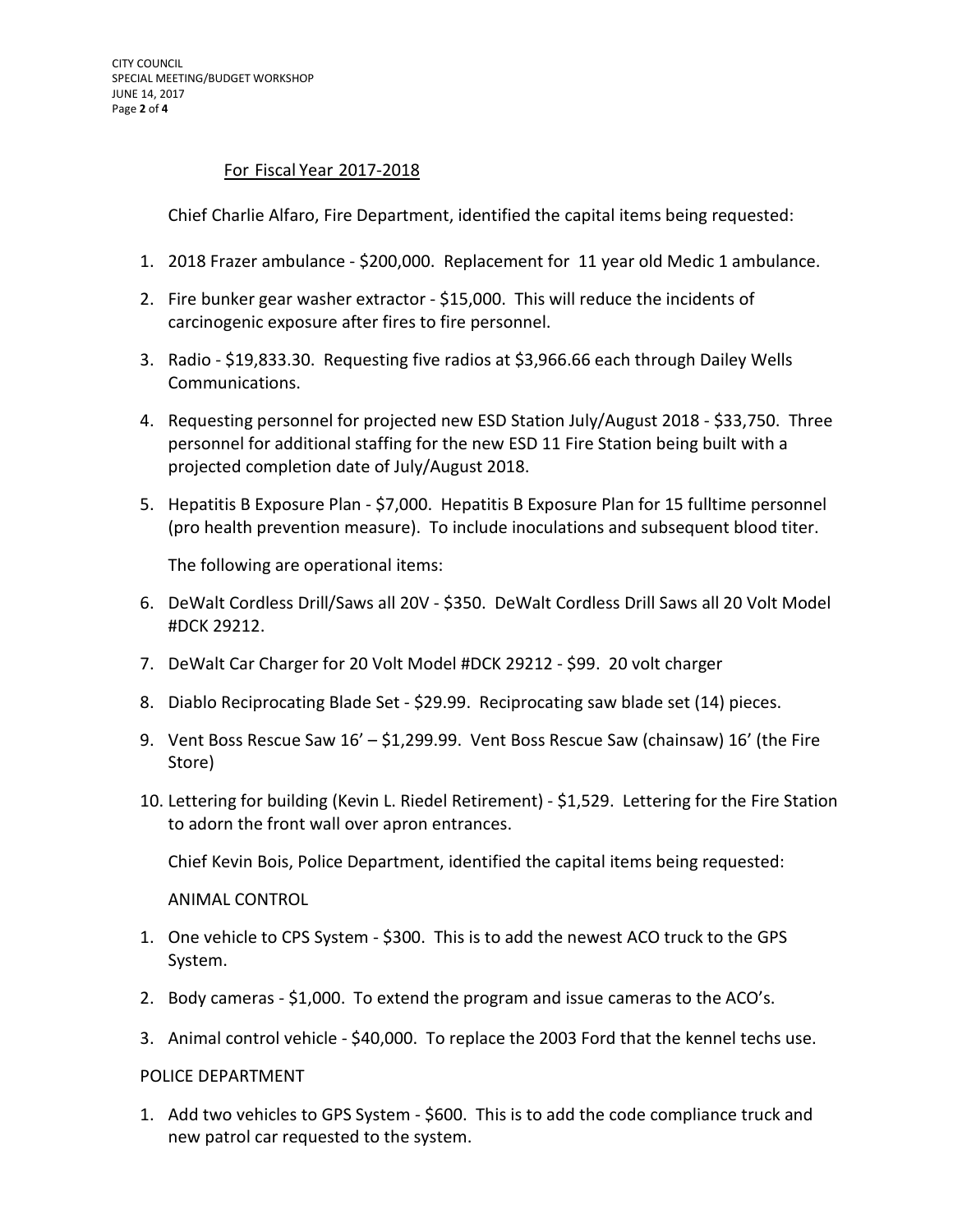- 2. Cost increase to GPS System \$2,100. Annual subscription to the GPS System has increased.
- 3. Radios \$16,866.64. Four radios at \$5,800 each.
- 4. Radio access fees \$864. This cost is for four radios \$18/radio/month (\$216). The actual cost will depend on the number of radios purchased, and will reoccur each year after.
- 5. COPSync users \$1,653.36. Requesting four additional added to our current cost to accommodate additional personnel.
- 6. Body cameras \$1,000. Requesting two to start older camera replacement program.
- 7. Utility vehicle \$12,000. Golf cart or gator type vehicle for use in the park,on the hike and bike trail, parades, and other events.
- 8. Dash cameras \$4,500. Replacement for two unreliable systems.
- 9. MDT's \$16,000. Three MDT's to continue replacement program.
- 10. Voice recorder service plan \$11,400. Two units at \$5,700 each. One at PD and one at Dispatch.
- 11. Redacting software \$7,990. Requesting two copies because attorney general ruling states we can no longer refuse to release video footage because a lack of video editing/redacting software.
- 12. Garage door openers \$5,500. Cost to replace two door openers. These are original openers installed when the building was built in 1997. The north motor has ceased to function entirely. The south motor still works, but has an increasing tendency to throw off sparks.
- 13. Salary adjustments \$8,840. Certification increases for four staff.
- 14. Replace old fencing \$12,000. City hall has received complaints about the condition of the fencing along the north and east sides of the property. This is original fencing was installed in 1997.
- 15. New patrol vehicle \$62,000. Replace 4102 a 2010 with 109,854 miles.
- 16. Challenge coins \$1,500. 2018 will mark the police department's  $50^{th}$  anniversary. Requesting 100 coins to mark the occasion.
- 17. Personnel \$38,000. Requesting either a second shift patrol or traffic officer.
- 18. K9 Program \$15,000. Startup costs including training dog, training (dog and officer),